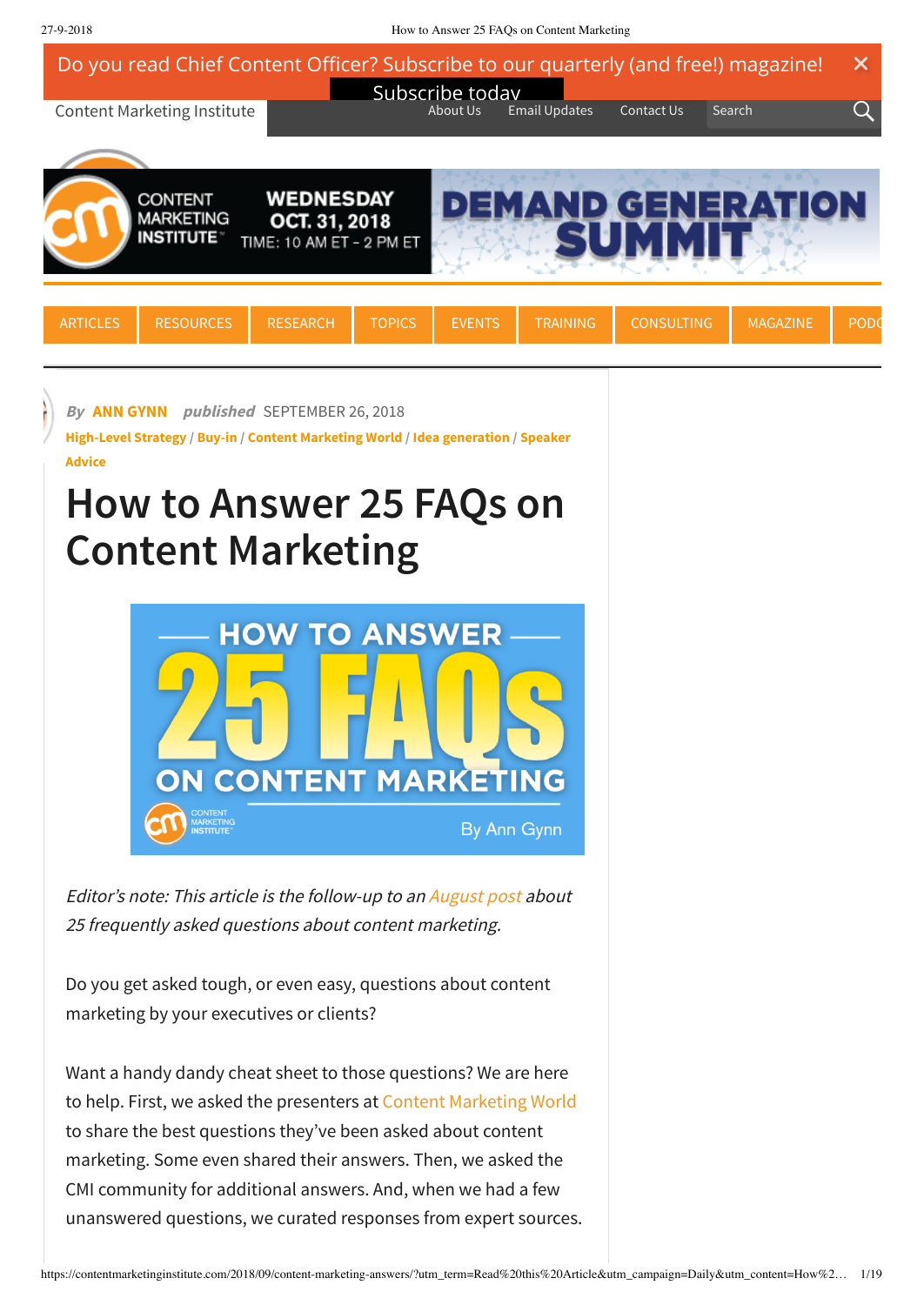### **1. Should we do this?**

Too often clients say, "Can we do this?" They are so enamored by what's new and possible that they don't stop to ask whether it's right for the audience, right for the message, and whether it could work.

### [Bethany Chambers,](http://schedule.contentmarketingworld.com/speaker/chambers-bethany/48731) North Coast Media

We just [wrote](http://bit.ly/2MD97Ik) about 99 benefits of content marketing. Among the benefits – shorter sales cycle (no. 4), complement to paid advertising (no. 10), and measurable custom conversion tracking (no. 25).

[Jeff Baker](https://twitter.com/baker_rithms) and [Tom Agnew](https://twitter.com/agnew_tom), Brafton

### [HANDPICKED RELATED CONTENT: 9 Stats That Will Make You](https://contentmarketinginstitute.com/2017/10/stats-invest-content-marketing/)

Want to Invest in Content Marketing

### **2. What is content marketing?**

This is a good wake-up call. We have to evangelize and educate the organization on how our content marketing efforts are helping drive the business.

### [Peg Miller](http://schedule.contentmarketingworld.com/speaker/miller-peg/48915), Xactly

Content marketing is a strategic marketing approach focused on creating and distributing valuable, relevant, and consistent content to attract and retain a clearly defined audience — and, ultimately, to drive profitable customer action. [Content Marketing Institute](https://contentmarketinginstitute.com/what-is-content-marketing/)

When I am asked by companies, I show them the website I worked on regarding content marketing and then search on Google for the keywords they rank for to show the value of content marketing. This helps them to know the actual benefit of content marketing. [Prasun Shakya](https://twitter.com/ThePrasunShakya), The Prasun Shakya Company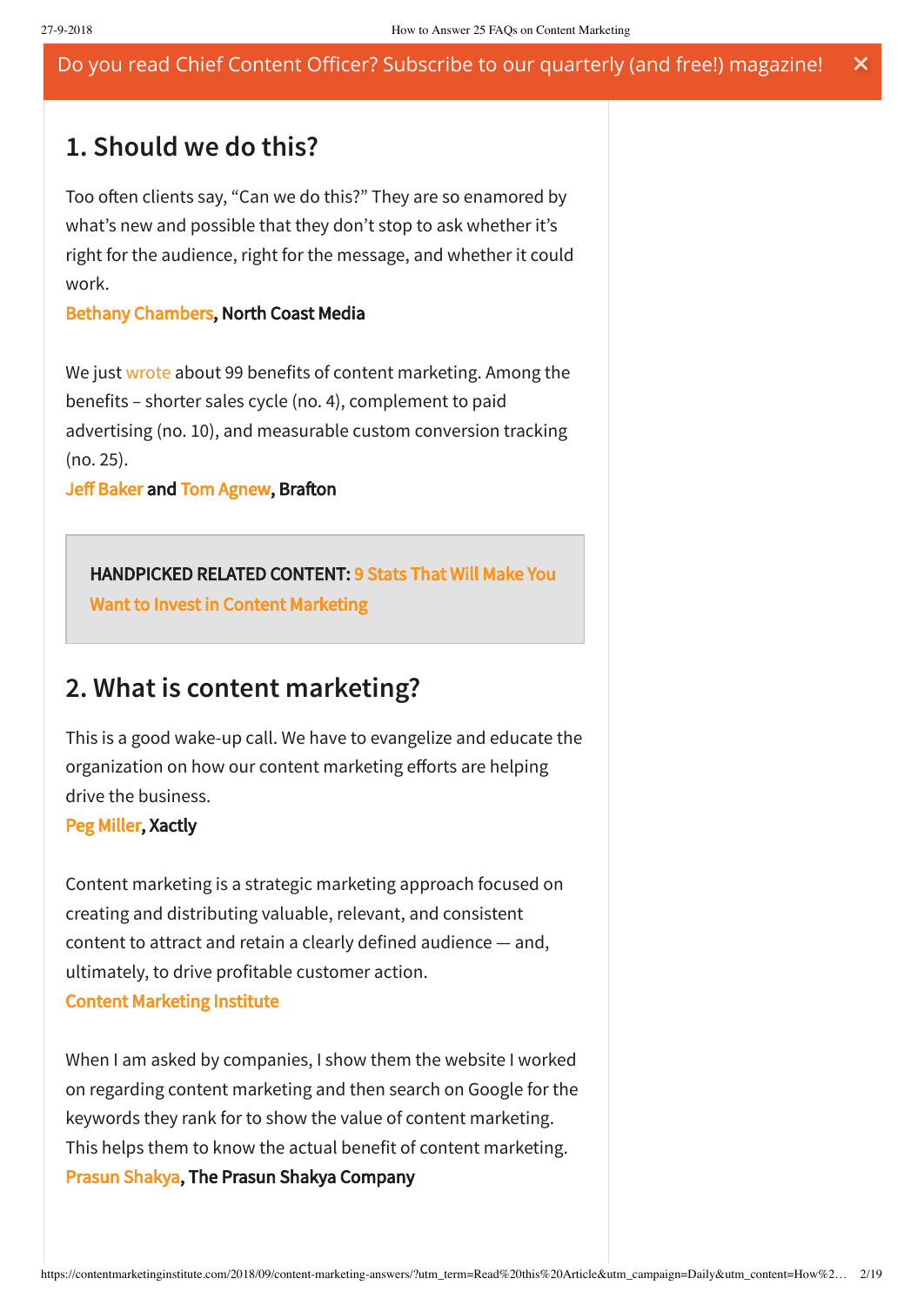[HANDPICKED RELATED CONTENT: How to Explain Content](https://contentmarketinginstitute.com/2018/09/explain-content-marketing-anyone/) Do you read Chief Content Officer? Subscribe to our quarterly (and free!) magazine!  $\boldsymbol{\mathsf{x}}$ 

Marketing to Anyone (Fresh Examples)

## **3. Does content marketing work?**

Yes.

### [Stoney deGeyter,](https://twitter.com/StoneyD) Pole Position

What does it mean that your content marketing is "working?" In general, this means it's supporting your marketing and business goals. Here's a [simple](https://contentmarketinginstitute.com/2018/09/content-marketing-effectiveness/) way to track your content marketing program and, more importantly, how to communicate this to your team and management.

### [Cathy McPhillips](http://schedule.contentmarketingworld.com/speaker/mcphillips-cathy.48100), Content Marketing Institute

Does [#contentmarketing](https://twitter.com/intent/tweet?url=https://contentmarketinginstitute.com/2018/09/content-marketing-answers/&text=Does%20%23contentmarketing%20work%3F%20Yes%2C%20if%20it%20supports%20marketing%20and%20business%20goals%2C%20says%20%40cmcphillips.%20%23CMWorld&related) work? Yes, if it supports marketing and business goals, says @cmcphillips. #CMWorld

**CLICK TO [TWEET](https://twitter.com/intent/tweet?url=https://contentmarketinginstitute.com/2018/09/content-marketing-answers/&text=Does%20%23contentmarketing%20work%3F%20Yes%2C%20if%20it%20supports%20marketing%20and%20business%20goals%2C%20says%20%40cmcphillips.%20%23CMWorld&related)**

[HANDPICKED RELATED CONTENT: How to Explain Content](https://contentmarketinginstitute.com/2018/06/explain-content-marketing-roi/) Marketing ROI to Win (or Keep) Buy-In

## **4. How does marketing without talking about or promoting our product/service help us create leads and sales?**

### [Jason Schemmel,](https://twitter.com/JasonSchemmel) Harper Collins Christian Publishing

Your current or future customer is not interested in your product, they are interested in solving a problem or challenge, usually both organizational and personal. By leveraging inbound marketing tactics companies can share content with the intention of inspiring their audiences. Instead of pushing out product information, content is intended to stand out based on elements such as authenticity, thought leadership, experience in solving those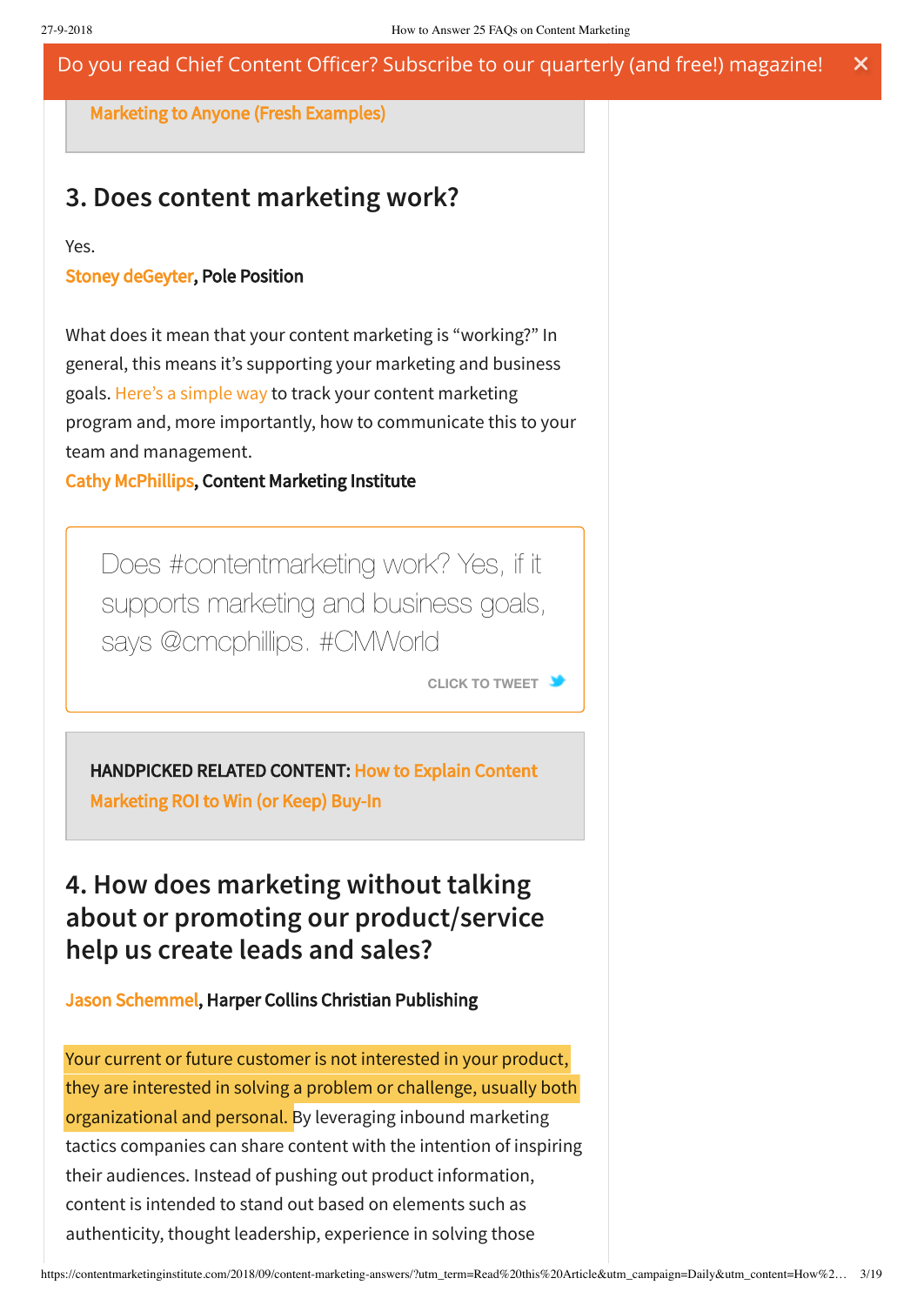Your customer is not interested in your product, they [are interested in solving](https://twitter.com/intent/tweet?url=https://contentmarketinginstitute.com/2018/09/content-marketing-answers/&text=Your%20customer%20is%20not%20interested%20in%20your%20product%2C%20they%20are%20interested%20in%20solving%20a%20problem.%20%40Carola164&related) a problem. @Carola164 **CLICK CLICK TO CLICK CLICK** 

[HANDPICKED RELATED CONTENT: 9 Definitions: How](https://contentmarketinginstitute.com/2016/11/content-marketing-definitions/)

Content Marketing Works with Marketing

## **5. Why would I want to educate my customers and help my competition?**

### [Jeff Leo Herrmann](http://schedule.contentmarketingworld.com/speaker/herrmann-jeff-leo/48557), Madison, Michigan and Market

Loyalty, building a long-term relationship, and customer retention are three key components … Consumers today are oversaturated with many businesses providing the same product or service. By educating [customers](http://neps.com/blog/2017/3-reasons-to-educate-your-customers/), they will make informed decisions and look to you as the subject matter expert.

Kyle Tavares, NEPS

## **6. How can content marketing help address our target audiences throughout the customer purchase journey?**

That question gets at the heart of how content should be used. Content should address the motivations and needs of the customer at various points of their [process](https://contentmarketinginstitute.com/2016/11/map-customer-journey-template/), so that it strengthens their positive feelings about the brand, heightens their likelihood to convert, and increases their customer lifetime value.

[Zontee Hou,](http://schedule.contentmarketingworld.com/speaker/hou-zontee/48479) Convince and Convert

## **7. How can I use content marketing to increase brand presence in the most efficient way?**

### [Chuck Hester,](https://twitter.com/chuckhester) Marketing Lucidity Direct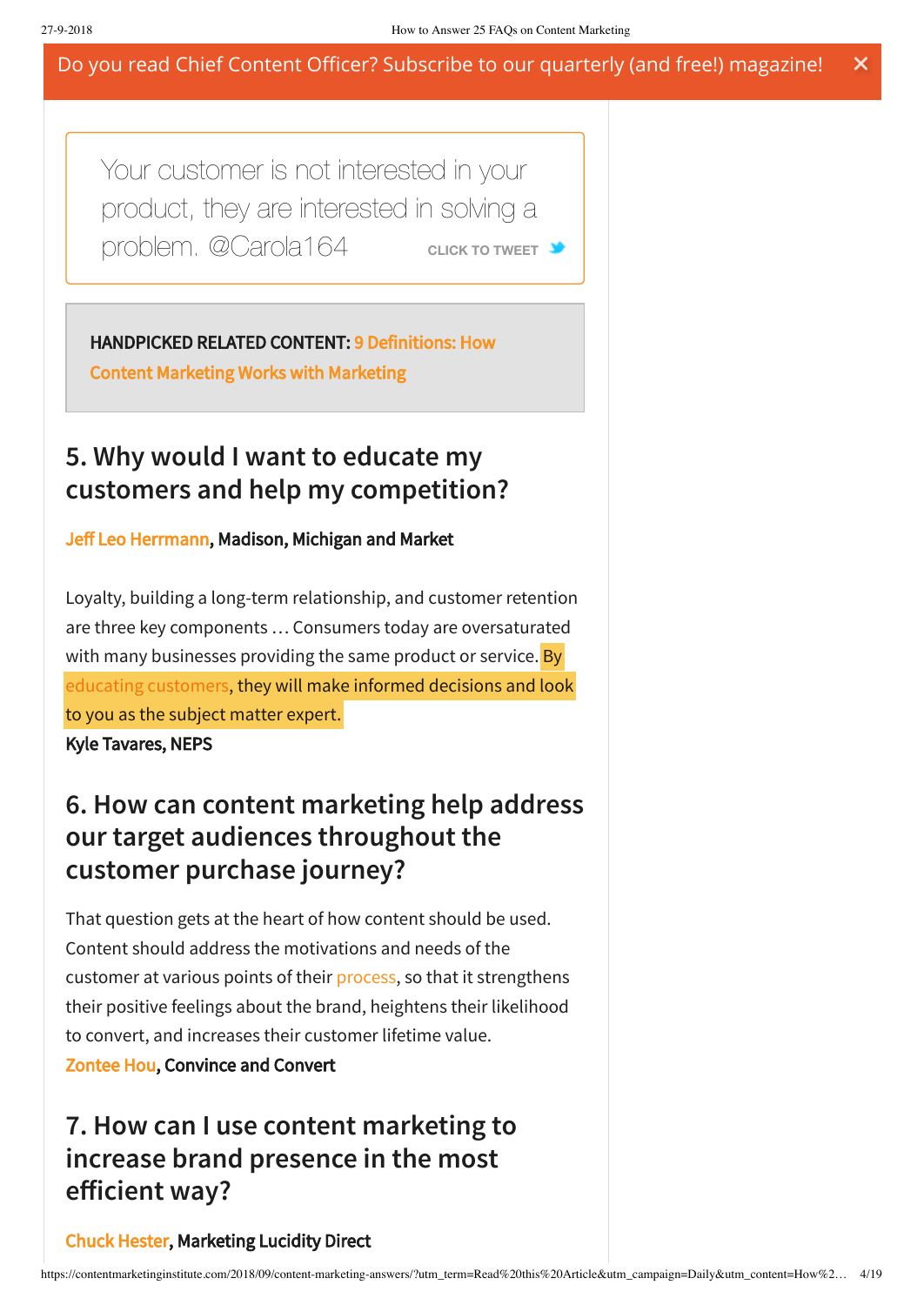that foundational mark is the content equivalent of getting on the wrong flight.

Secondly, once you've identified your broad opportunity, do your homework – find the optimal intersection between conversation volume and conversation saturation. The goal is to tackle the topic(s) that are unexplored enough for you to own that still attract enough eyeballs to drive your bottom line. That calculus varies based on your product sale point, obviously, but the base principle is still the same.

Travis Stewart, Walk-Up Studio

### **8. How does content marketing drive revenue?**

#### [Andrew Davis,](http://schedule.contentmarketingworld.com/speaker/davis-andrew/34786) Monumental Shi

It starts by building a strong business case that doesn't just directly attack people, their teams, or their budgets. I point out that content marketing ROI is higher than the average marketing ROI in [every place](https://contentmarketinginstitute.com/2016/05/secret-content-marketing-roi/) I've looked. (He details how in the original article.)

### [Michael Brenner,](https://www.twitter.com/brennermichael) CONCURED

[#Contentmarketing](https://twitter.com/intent/tweet?url=https://contentmarketinginstitute.com/2018/09/content-marketing-answers/&text=%23Contentmarketing%20ROI%20is%20higher%20than%20the%20average%20marketing%20ROI%20in%20every%20place%20I%E2%80%99ve%20looked.%20%40brennermichael&related) ROI is higher than the average marketing ROI in every place I've  $\blacksquare$ looked. @brennermichael **CLICK CLICK TO CLICK** 

## **9. How do we measure content's influence on sales and revenue?**

That one question drives the best decisions, the best priorities, and the best subsequent questions that drive impact.

#### [Matt Heinz,](http://schedule.contentmarketingworld.com/speaker/heinz-matt/48541) Heinz Marketing

To connect content to revenue, your marketing and sales teams need to be tightly aligned to the same business objectives, company messaging, and agreed-upon processes. (She goes into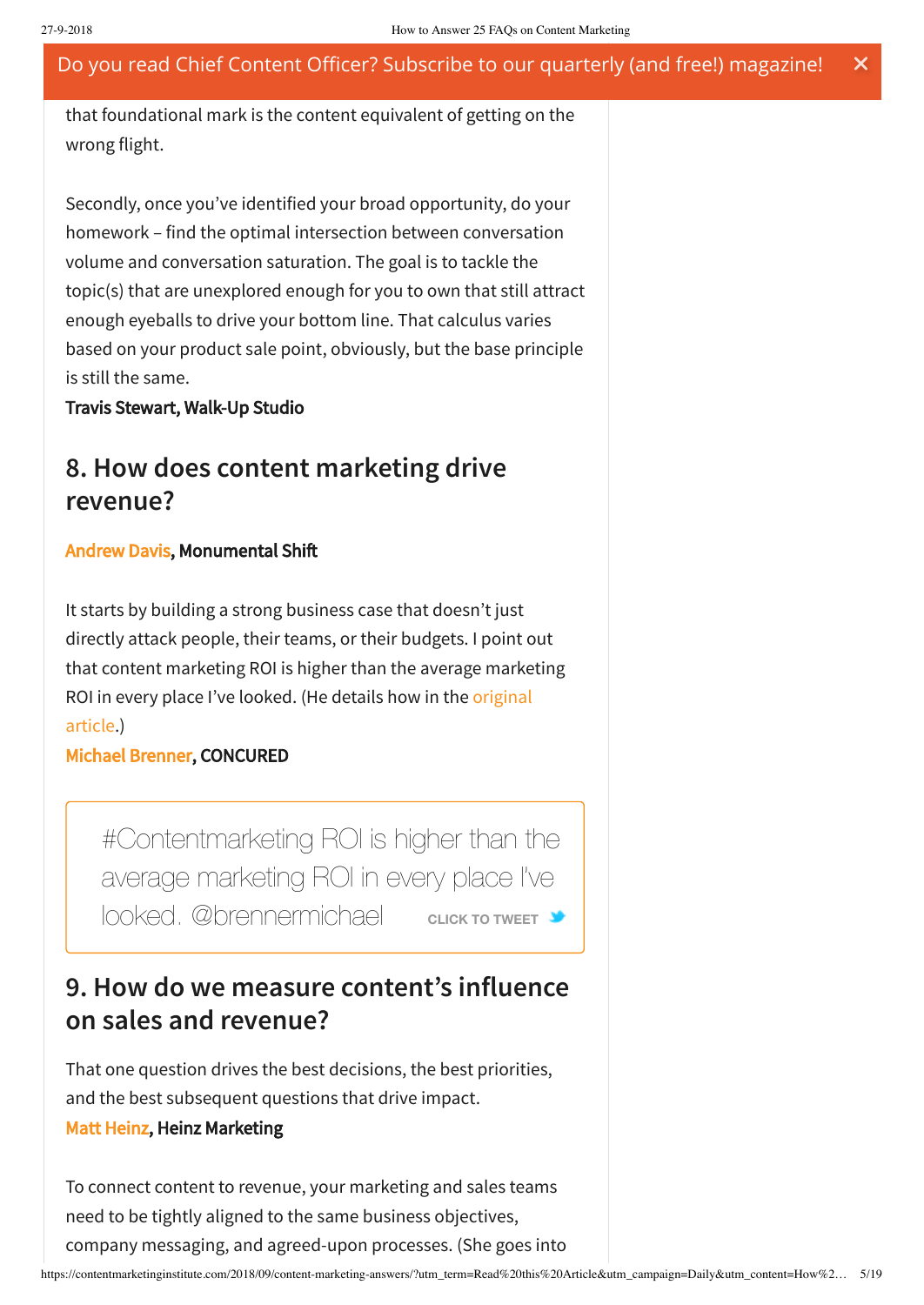To connect #content to revenue, your #marketing & sales teams need to be tightly aligned. [@EricaLindberg\\_](https://twitter.com/intent/tweet?url=https://contentmarketinginstitute.com/2018/09/content-marketing-answers/&text=To%20connect%20%23content%20to%20revenue%2C%20your%20%23marketing%20%26%20sales%20teams%20need%20to%20be%20tightly%20aligned.%20%40EricaLindberg_&related)

**CLICK TO [TWEET](https://twitter.com/intent/tweet?url=https://contentmarketinginstitute.com/2018/09/content-marketing-answers/&text=To%20connect%20%23content%20to%20revenue%2C%20your%20%23marketing%20%26%20sales%20teams%20need%20to%20be%20tightly%20aligned.%20%40EricaLindberg_&related)**

[HANDPICKED RELATED CONTENT: Content Marketing and](https://contentmarketinginstitute.com/2018/05/marketing-sales-alignment-research/) Sales Alignment: Bridging the Gap [New Research]

### **10. How much is it going to cost?**

### [Tim Hayden,](http://schedule.contentmarketingworld.com/speaker/hayden-tim/49502) Brain + Trust Partners

Marketers who have limited experience with content marketing often worry that the cost of creating content is just too expensive for their company. The reality is that marketers often expect to pay way more than creators charge for various content assets. (The [article](https://izea.com/2017/10/31/content-marketing-costs/) covers content creation, promotion, and distribution costs.) IZEA

### **11. What's our goal? Why are we doing this?**

We were initially more focused on the what and the how questions. When our CEO asked the why question, it forced us to take a step back and get our short- and long-term goals down on paper. We've referred to those goals for five years. They've served as a great guiding star for the content program.

### [J.P. Medved](http://schedule.contentmarketingworld.com/speaker/medved-j-p-/48514), Capterra

The goals of content marketing are simple: you build your brand awareness by personalizing your brand, you establish yourself as a thought leader in your industry, and you increase traffic to your website with each post by using SEO friendly keywords.

### [Mariya Bentz,](https://twitter.com/mariyabentz) MBM Agency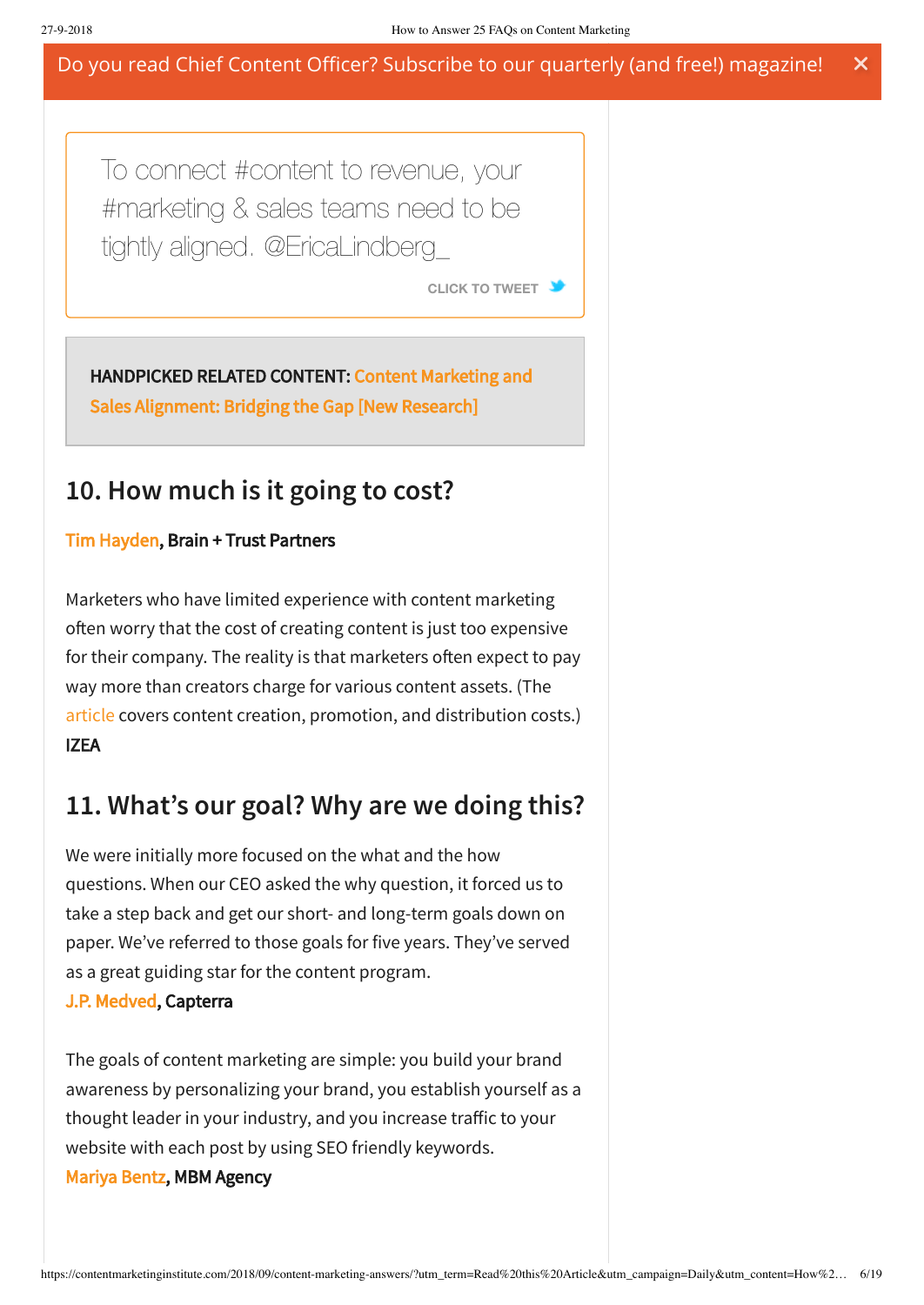#### build brand and a brand and property to build Do you read Chief Content Officer? Subscribe to our quarterly (and free!) magazine!  $\boldsymbol{\mathsf{x}}$

## your brand with #content, says **@MarivaBentz. CLICK TO [TWEET](https://twitter.com/intent/tweet?url=https://contentmarketinginstitute.com/2018/09/content-marketing-answers/&text=Build%20brand%20awareness%20by%20personalizing%20your%20brand%20with%20%23content%2C%20says%20%40MariyaBentz.&related)**

### **12. What are we missing?**

It's almost always that the content isn't focused on creating a permanent change in how people see a situation, the brand, or the world.

[Tamsen Webster,](http://schedule.contentmarketingworld.com/speaker/webster-tamsen/49344) Find the Red Thread

## **13. What should we stop doing?**

I wish people asked this question. Marketing continues to be additive. Yet, to be truly creative – and offer something different and worthwhile – we need to deliberately do activities that make the greatest difference.

[Michele Linn](http://schedule.contentmarketingworld.com/speaker/linn-michele/48691), Mantis Research

To be truly creative, we need to deliberately do activities that make the greatest difference. [@michelelinn](https://twitter.com/intent/tweet?url=https://contentmarketinginstitute.com/2018/09/content-marketing-answers/&text=To%20be%20truly%20creative%2C%20we%20need%20to%20deliberately%20do%20activities%20that%20make%20the%20greatest%20difference.%20%40michelelinn&related)

**CLICK TO [TWEET](https://twitter.com/intent/tweet?url=https://contentmarketinginstitute.com/2018/09/content-marketing-answers/&text=To%20be%20truly%20creative%2C%20we%20need%20to%20deliberately%20do%20activities%20that%20make%20the%20greatest%20difference.%20%40michelelinn&related)**

## **14. Does your brain spontaneously combust creativity? Where do you get your inspiration for some of these campaigns?**

### [Ben H. Rome,](https://twitter.com/bhrome) American Industrial Hygiene Association

Recently we got an opportunity to ask this very question to marketing veteran Tom Fishburne on how he creates these amazing "marketoons" week after week. He [shares](https://disq.us/url?url=https%3A%2F%2Fwww.relevance.com%2Fmarketing-genius-creative-intellectual-or-a-maverick-philosopher-relevance-interviews-tom-fishburne%2F%3AtppXj-8T9whPhLI5qb1c159buR8&cuid=369723) that what appears to be magic is actually " stacks and stacks of paper and a lot of false turns and playing with ideas that never quite pan out." In his view, it is ultimately about having faith in and following a consistent process.

#### Neema Kapoor, Relevance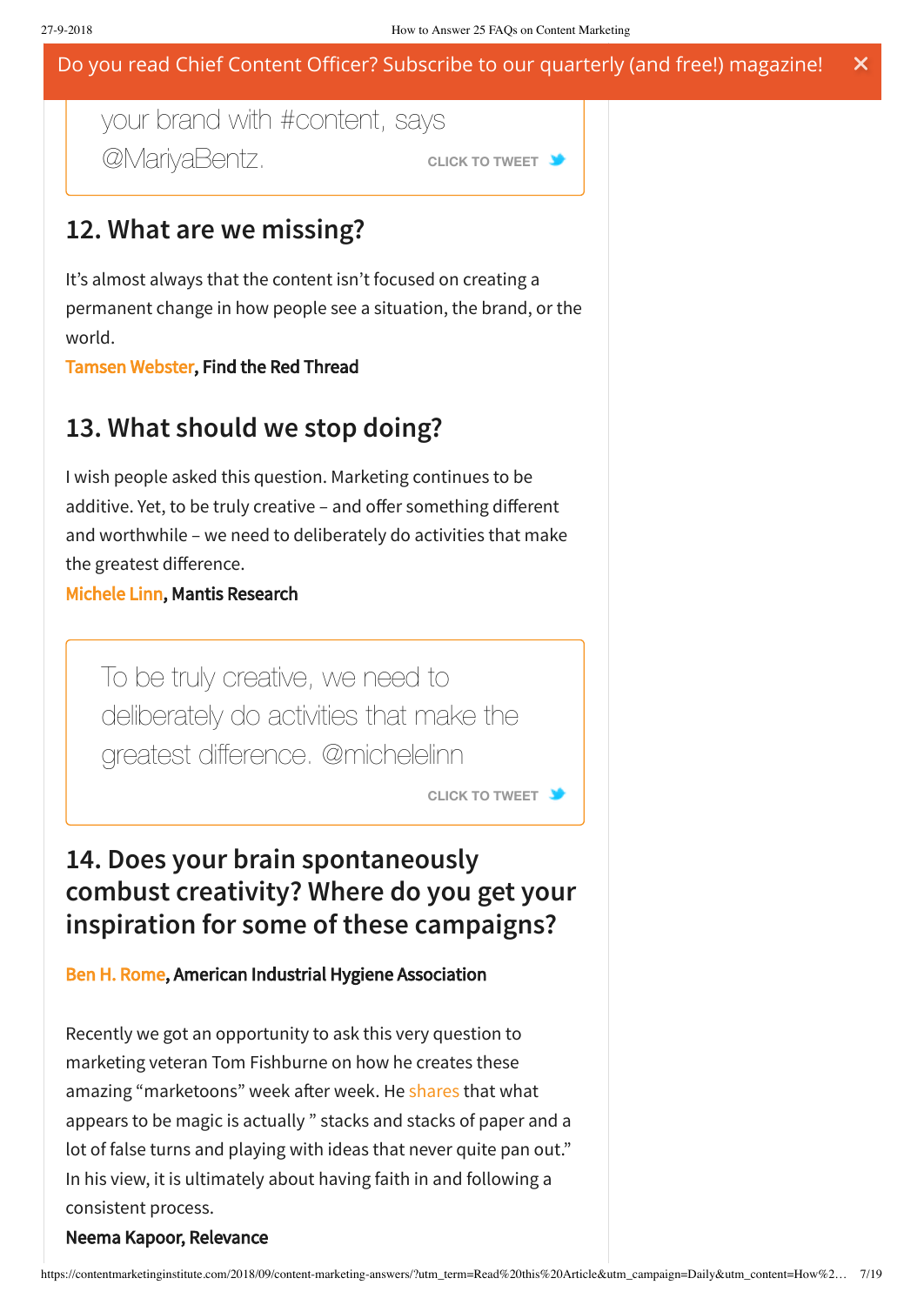## **company)?**

### [Drew McLellan](http://schedule.contentmarketingworld.com/speaker/mclellan-drew/49495), CEO, Agency Management Institute

**sound like every other agency (or**

Many content marketers and content creators stress out about trying to come up with unique content that no one has ever seen. It's important to have original ideas, so do your best to come up with as original ones as you can think of. But it's also important to realize that HOW you craft and present your ideas is what really matters when it comes to originality. Why? Because it's the only real way for you to create anything that is new. As King Solomon said, "There's nothing new under the new!"

That means that your focus and concern should be more on your HOW than on your WHAT.

What I am saying is this … Originality is more likely to be found in HOW you present your ideas than in WHAT ideas you present.

You shouldn't be tortured by the idea of having 100%, original content/ideas. Instead, you should be focused on the most original presentation of your ideas possible.

I am talking about things like:

- Personality style used to present your ideas
- **Stories**
- **Examples**
- Structure order and way you present your ideas
- Attitude tone
- Perspective viewpoint you take or the angle

These six areas are the real ways to create content that will be perceived as original and that will make your content stand out from your competition.

[Scott Aughtmon](https://twitter.com/rampbusinesses), Recession Solution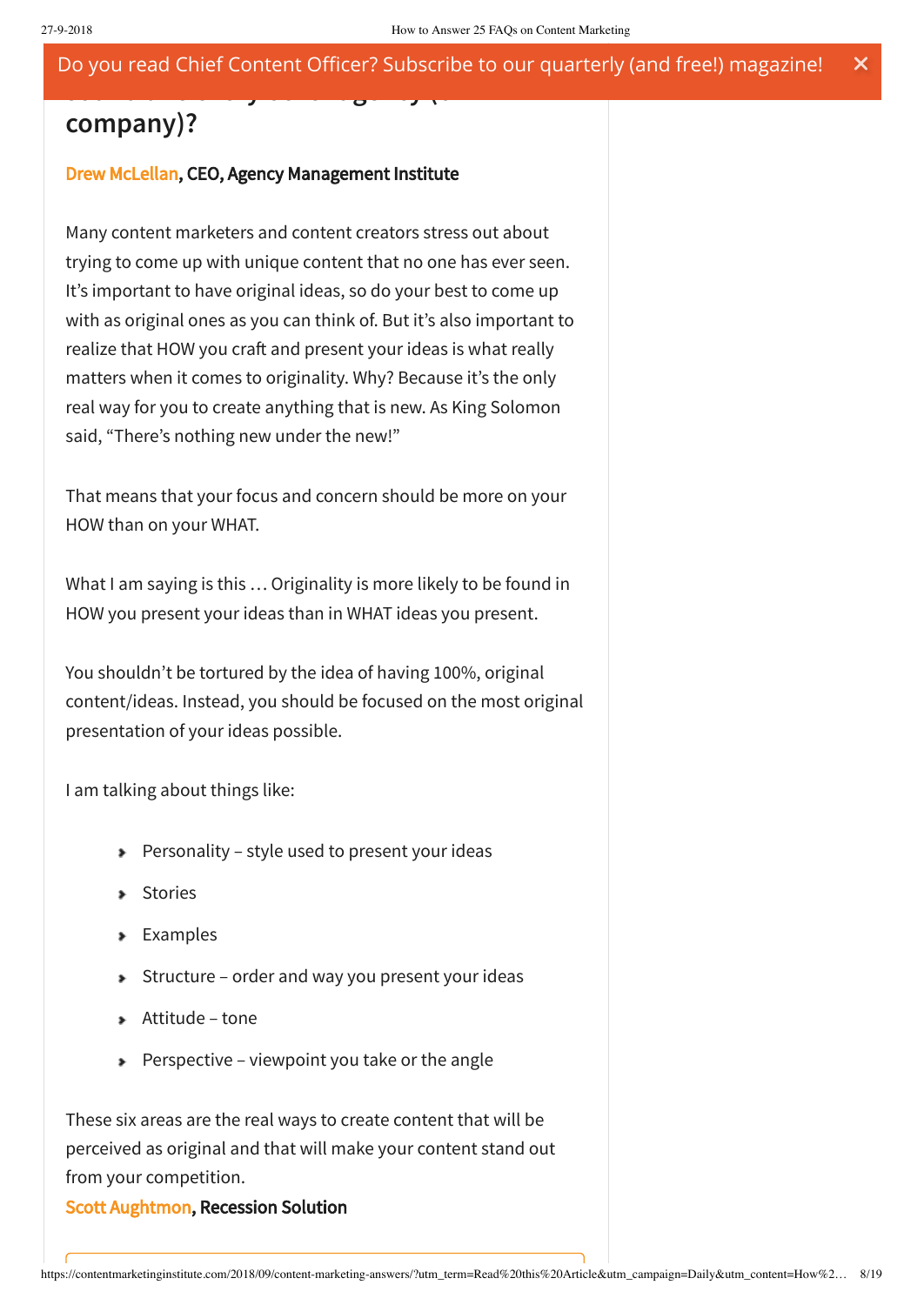original content. Focus on the most original presentation. @rampbusinesses

**CLICK TO [TWEET](https://twitter.com/intent/tweet?url=https://contentmarketinginstitute.com/2018/09/content-marketing-answers/&text=Don%E2%80%99t%20be%20tortured%20by%20needing%20100%25%20original%20content.%20Focus%20on%20the%20most%20original%20presentation.%20%40rampbusinesses&related)**

## **16. What are the editorial and commercial benefits of creating interactive content?**

The way society consumes content has changed. We can no longer expect users to simply scroll and consume text-heavy, dull, static content placed in front of them. Neuroscience points to a solution: interactive content is shown to awaken the brain and result in increased content memorability. It will power the future of storytelling.

[Shachar Orren,](http://schedule.contentmarketingworld.com/speaker/orren-shachar/48507) Playbuzz

## **17. What are we doing about voice search?**

### [Courtney Cox Wakefield,](http://schedule.contentmarketingworld.com/speaker/cox-courtney/48737) Children's Health

Keyword research is more important now than ever. Specifically, in regard to capturing Google Home answers. Google provides most of its voice [answers](https://contentmarketinginstitute.com/2018/01/voice-search-content/) from the featured snippet (i.e., answer box) at the top of search results.

[Britney Muller](https://twitter.com/BritneyMuller), Moz

Keyword research is [more important](https://twitter.com/intent/tweet?url=https://contentmarketinginstitute.com/2018/09/content-marketing-answers/&text=Keyword%20research%20is%20more%20important%20now%20than%20ever%2C%20says%20%40BritneyMuller.%20%23CMWorld&related) now than ever, says @BritneyMuller. #CMWorld **CLICK TO [TWEET](https://twitter.com/intent/tweet?url=https://contentmarketinginstitute.com/2018/09/content-marketing-answers/&text=Keyword%20research%20is%20more%20important%20now%20than%20ever%2C%20says%20%40BritneyMuller.%20%23CMWorld&related)**

### [HANDPICKED RELATED CONTENT: OK, Google. How Do I](https://contentmarketinginstitute.com/2018/08/content-featured-snippets/) Optimize My Content for Featured Snippets?

## **18. How can I get my executives to create and share content for the company?**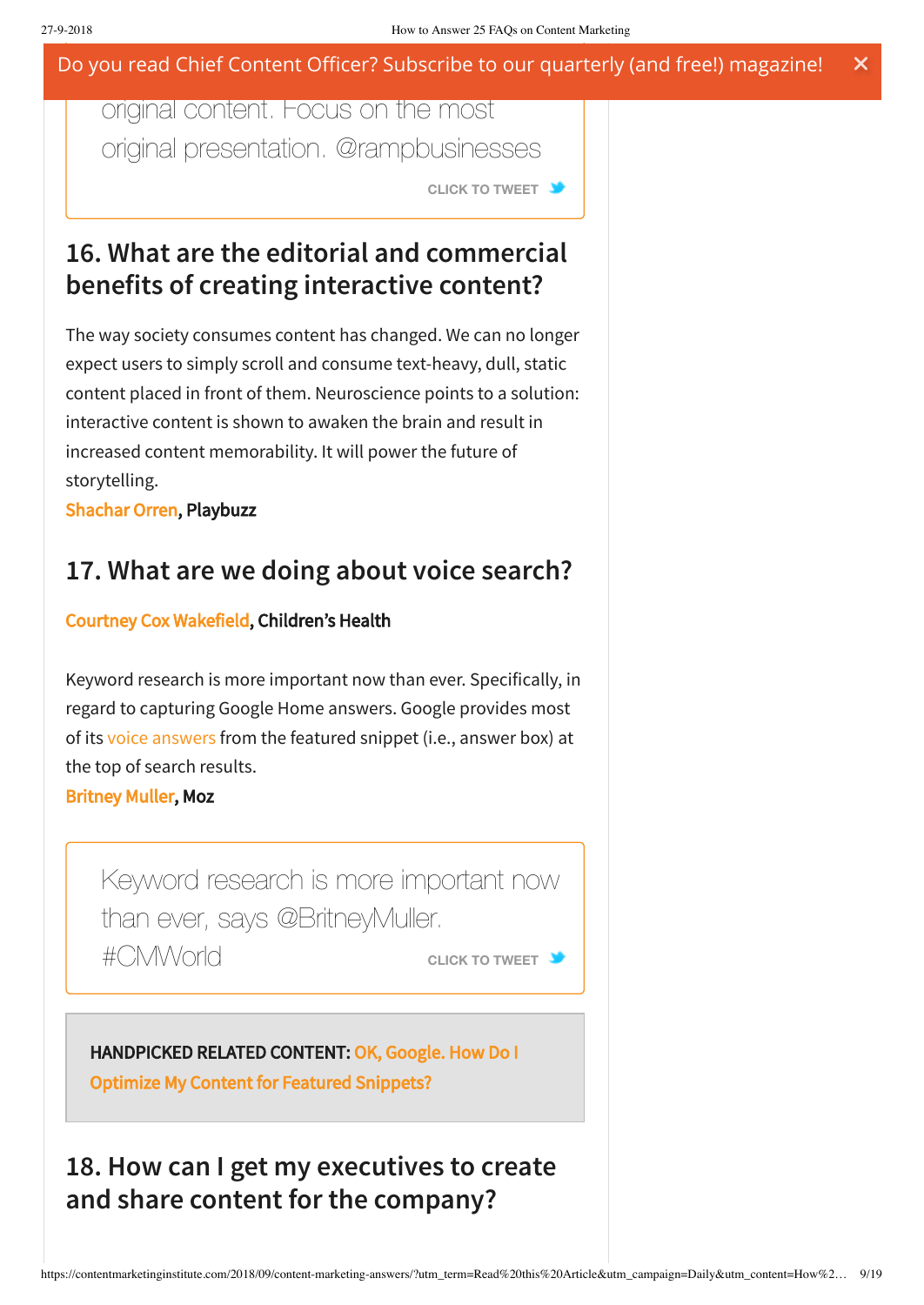Getting executives to buy into content marketing is an important step. And getting them to actively participate in your content as your company's thought leaders is another. You need to put the leadership into thought [leadership](https://contentmarketinginstitute.com/2018/07/thought-leadership/) content and look for those leaders wherever possible.

[Mat Zucker,](https://twitter.com/matzucker) Prophet

HANDPICKED RELATED CONTENT: Looking for Content [Strategy Buy-In? Don't Rely on the Same Old Arguments](https://contentmarketinginstitute.com/2017/11/looking-content-strategy-buy-dont-rely-old-arguments/)

### **19. How do I use content marketing to help other people in my organization?**

The beauty of content marketing is in how valuable it can be across the company and not just marketing. Your head of [recruiting](https://contentmarketinginstitute.com/2014/12/content-marketing-recruiting-tool/) can use it to attract the right talent, your communication people can use it to communicate to investors, your head of training can use it to educate current employees. Too many executives are so concerned about themselves and their own teams that they don't give an olive branch to others. This question shows me somebody who can really help others accomplish bigger things for the company. [John Hall,](http://schedule.contentmarketingworld.com/speaker/hall-john/49164) Influence & Co.

The beauty of [#contentmarketing](https://twitter.com/intent/tweet?url=https://contentmarketinginstitute.com/2018/09/content-marketing-answers/&text=The%20beauty%20of%20%23contentmarketing%20is%20in%20how%20valuable%20it%20can%20be%20across%20company%2C%20not%20just%20%23marketing.%20%40johnhall&related) is in how valuable it can be across company, not just #marketing. @johnhall

**CLICK TO [TWEET](https://twitter.com/intent/tweet?url=https://contentmarketinginstitute.com/2018/09/content-marketing-answers/&text=The%20beauty%20of%20%23contentmarketing%20is%20in%20how%20valuable%20it%20can%20be%20across%20company%2C%20not%20just%20%23marketing.%20%40johnhall&related)**

### **20. How can we make something go viral?**

There's no guaranteed formula. But no matter the industry, you can increase your chances if your content (1) presents a unique story, idea, or dataset (2) in a way that directly addresses a pain point or creates an emotional response in your core audience and (3) in an engaging format. And, that's not enough. You have to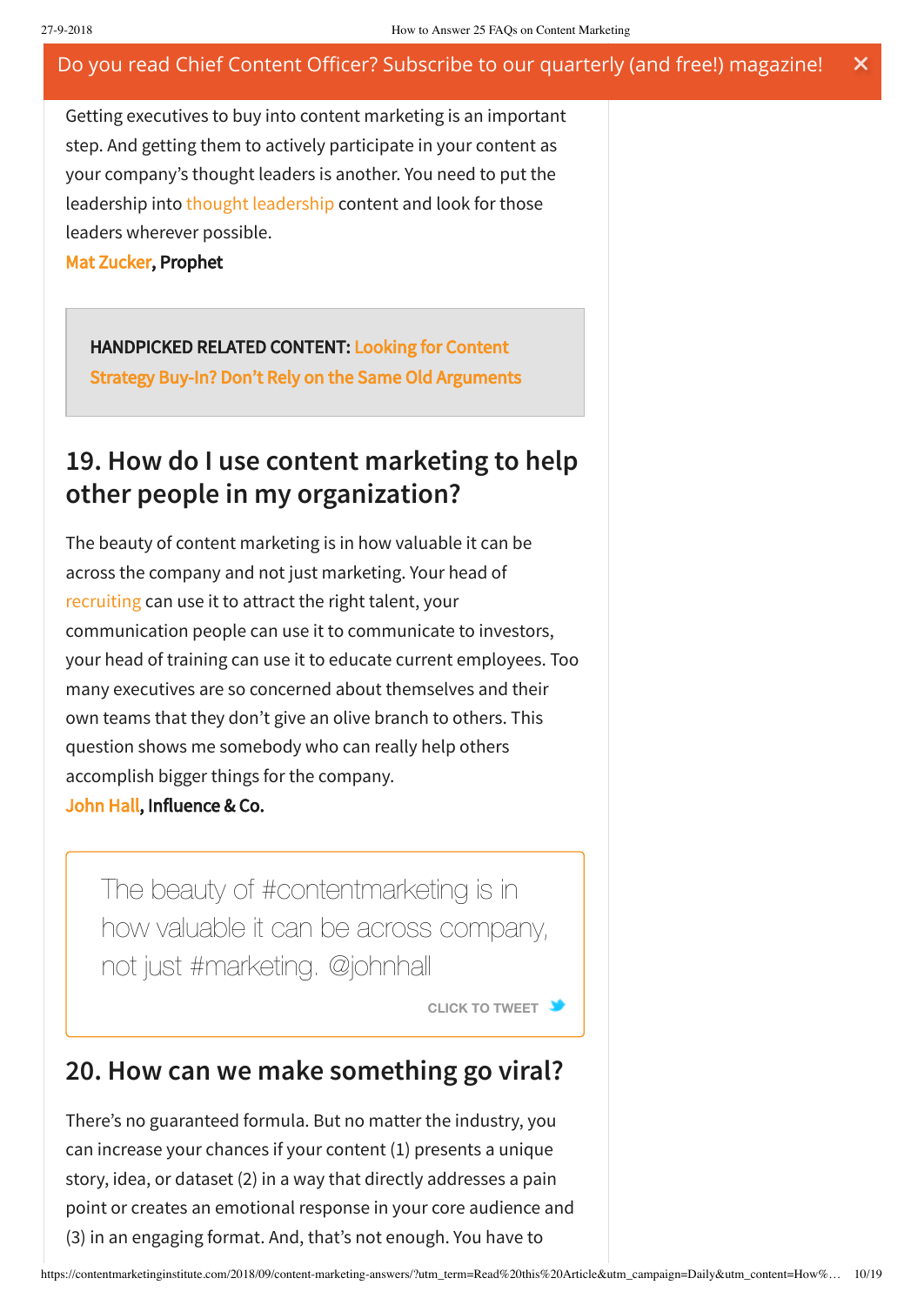"I can make this go viral for you." This one has caused many a PR pro to smack his or her forehead in frustration.

Going viral became a thing back in the 2000s. Quora says the term to "describe rapid and widespread social proliferation of a meme or product" started picking up steam in 2008. I imagine it's been causing public relations folks headaches ever since.

Truth is, it rarely happens. "If you are a client and a PR firm [guarantees](http://michellegarrett.com/2018/05/30/5-things-you-should-never-hear-a-pr-person-say/) they can create a viral video or post for you, end the meeting immediately. This is a promise they cannot make," says Rob Wynne of Wynne Communications.

The only way to earn media coverage is to work hard at it by honing your message, choosing the right media targets, and being persistent.

[Michelle Garrett](https://twitter.com/PRisUs), Garrett Public Relations

[HANDPICKED RELATED CONTENT: Road Map to Success:](https://contentmarketinginstitute.com/2018/04/content-distribution-essentials/) Content Distribution Essentials That Win Eyeballs

## **21. Can we get beyond thinking we are the best answer and bring in others from our community?**

The reason I love this question is that someone recognized the importance of inclusivity. Being smart by having voices from outside the company could bring others closer to them. It also meant that people outside their immediate network would hopefully share with others and draw people closer in.

As part of this client who asked this question, its editorial calendar now actively incorporates input related to their monthly topics from beyond their industry.

[Mark Masters](https://twitter.com/markiemasters), The ID Group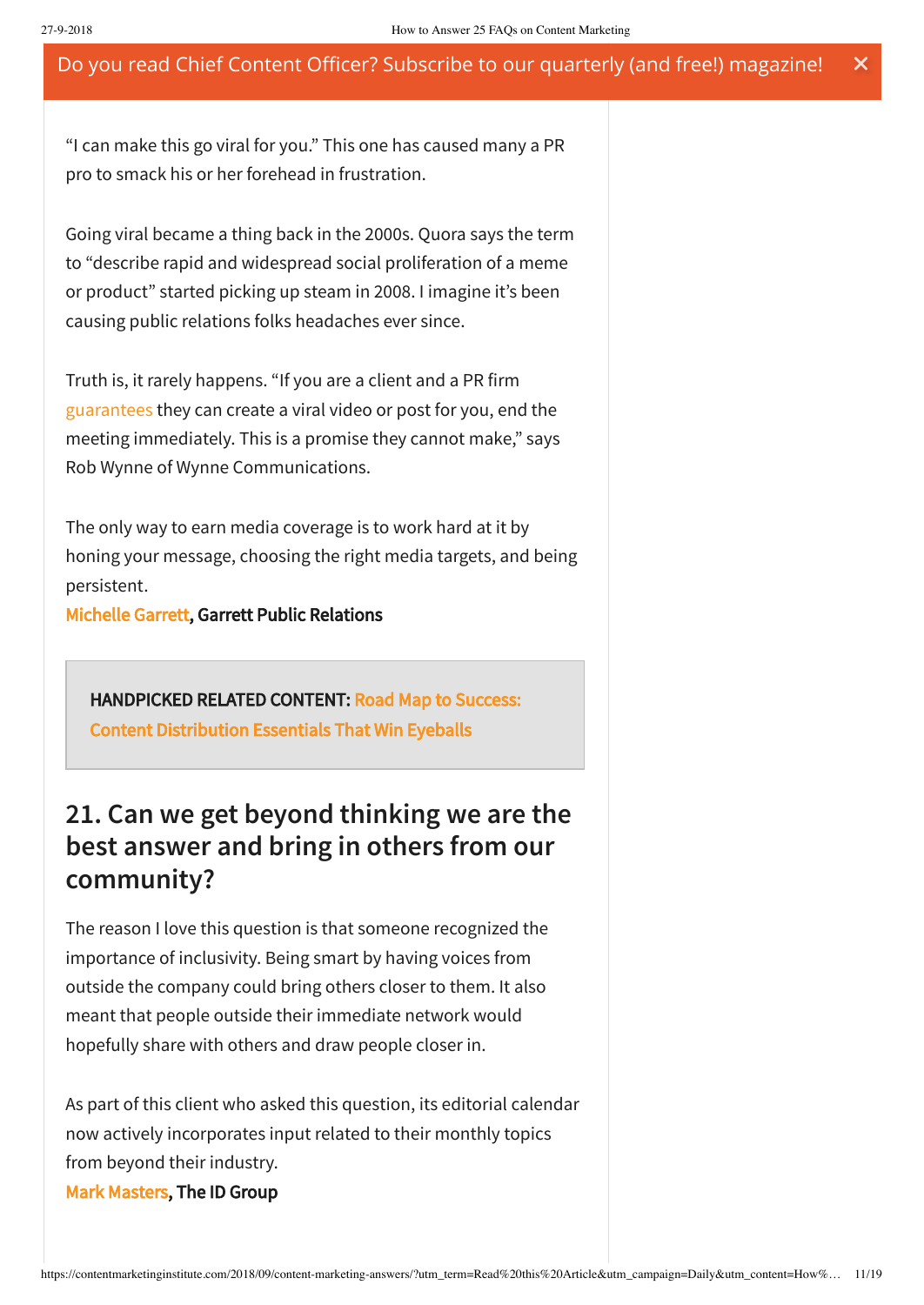The question hints at where marketing is heading overall. A synonym for traffic is "visitors," which by definition are people who leave. Today's best content marketers develop audiences. They focus on subscribers, not visitors; time spent, not views; holding attention, not merely acquiring it.

### [Jay Acunzo](http://schedule.contentmarketingworld.com/speaker/acunzo-jay/49463), Unthinkable Media

**audience and traffic?**

Traffic = People who visit your website Audience = People who regularly look forward to consume your content

Your goal should always be to drive traffic to your content, so you can build an audience.

As I write in this article, How Rodale Inc. Evolved Its Content [Strategy to](https://disq.us/url?url=https%3A%2F%2Fcontentmarketinginstitute.com%2F2015%2F07%2Fhow-rodale-content-strategy%2F%3AoT2tdrIWl_Mqp35ev8YX8Xstywo&cuid=369723) Become the World's Largest Health and Wellness Media Company:

"The only purpose of content creation is to gather a specific audience … Rodale Inc. never creates content for the sake of creating content. It always has a specific audience in mind. All of the content is designed to appeal, attract, and help that audience. Successful content creators understand that great content is only part of the equation for what it takes to build a successful business using content. The reality is that the content creators who are the most successful are not just great at creating content. They are great at building an audience."

#### Scott Aughtmon, Recession Solution

[HANDPICKED RELATED CONTENT: A Step-by-Step Guide to](https://contentmarketinginstitute.com/2018/03/guide-audience-development/) Audience Development

### **23. How many buyer personas do we need?**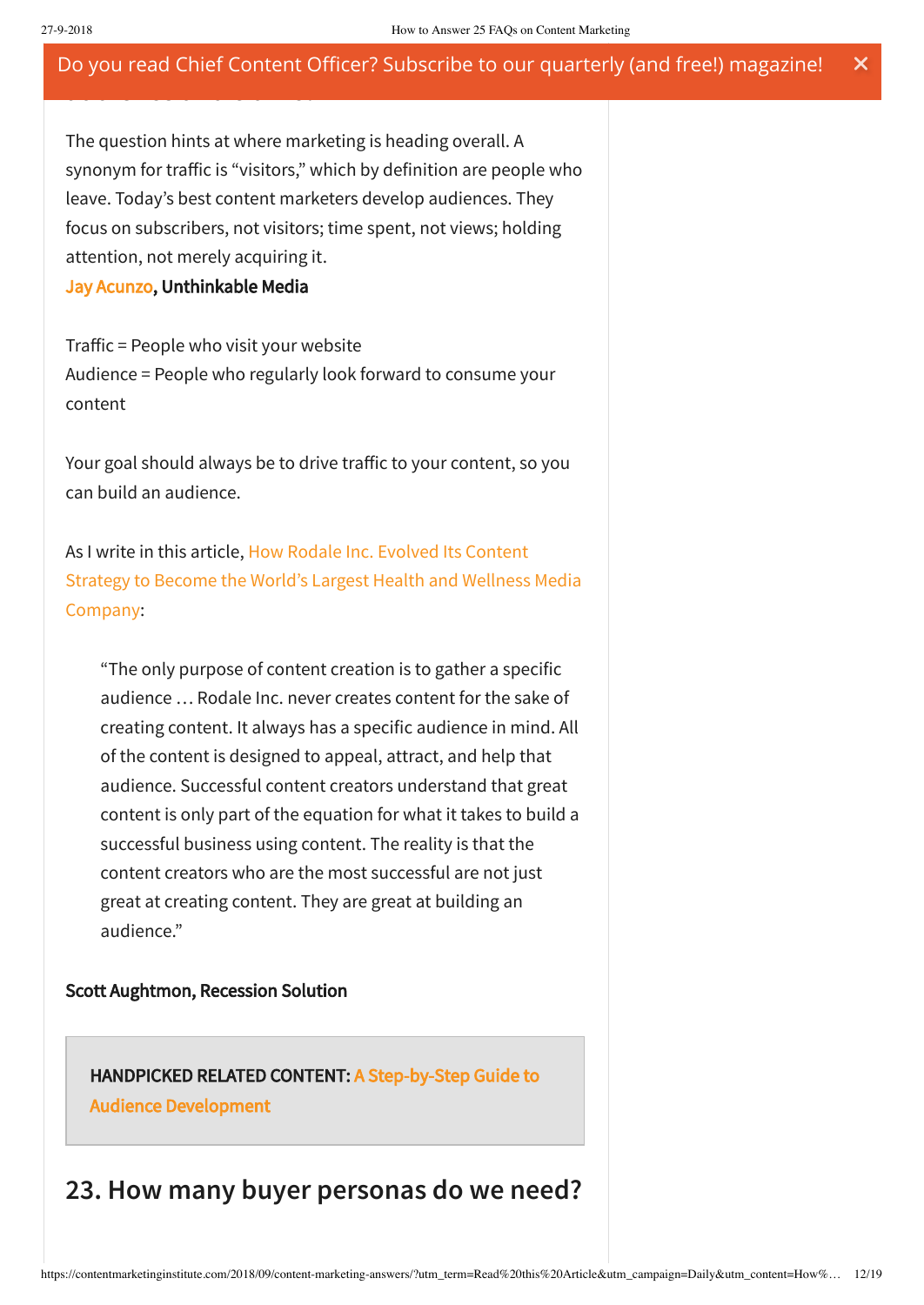#### [Adele Revella](http://schedule.contentmarketingworld.com/speaker/revella-adele/49879), Buyer Persona Institute

## **24. How do we manage all the different audiences? How to do we make sure our content is relevant to all of them?**

### [Ahava Leibtag,](http://schedule.contentmarketingworld.com/speaker/leibtag-ahava/48752) Aha Media Group

For example, instead of producing three original versions of an email, include the same offers and calls to action in all, but change the openings to address each [audience's](https://contentmarketinginstitute.com/2010/08/content-for-multiple-audiences/) unique pain points. [Dianna Huff](https://twitter.com/diannahuff), Huff Industrial Marketing

### [HANDPICKED RELATED CONTENT: How to Write Email](https://contentmarketinginstitute.com/2017/06/how-write-email-newsletters/) Newsletters People Want to Open and Act On

## **25. Why won't people come to our content?**

The short answer is that people in charge lacked a basic understanding of [SEO](https://contentmarketinginstitute.com/2018/01/seo-marketing-strategy/). A slightly longer answer is they didn't do link building and outreach, or perhaps they didn't produce content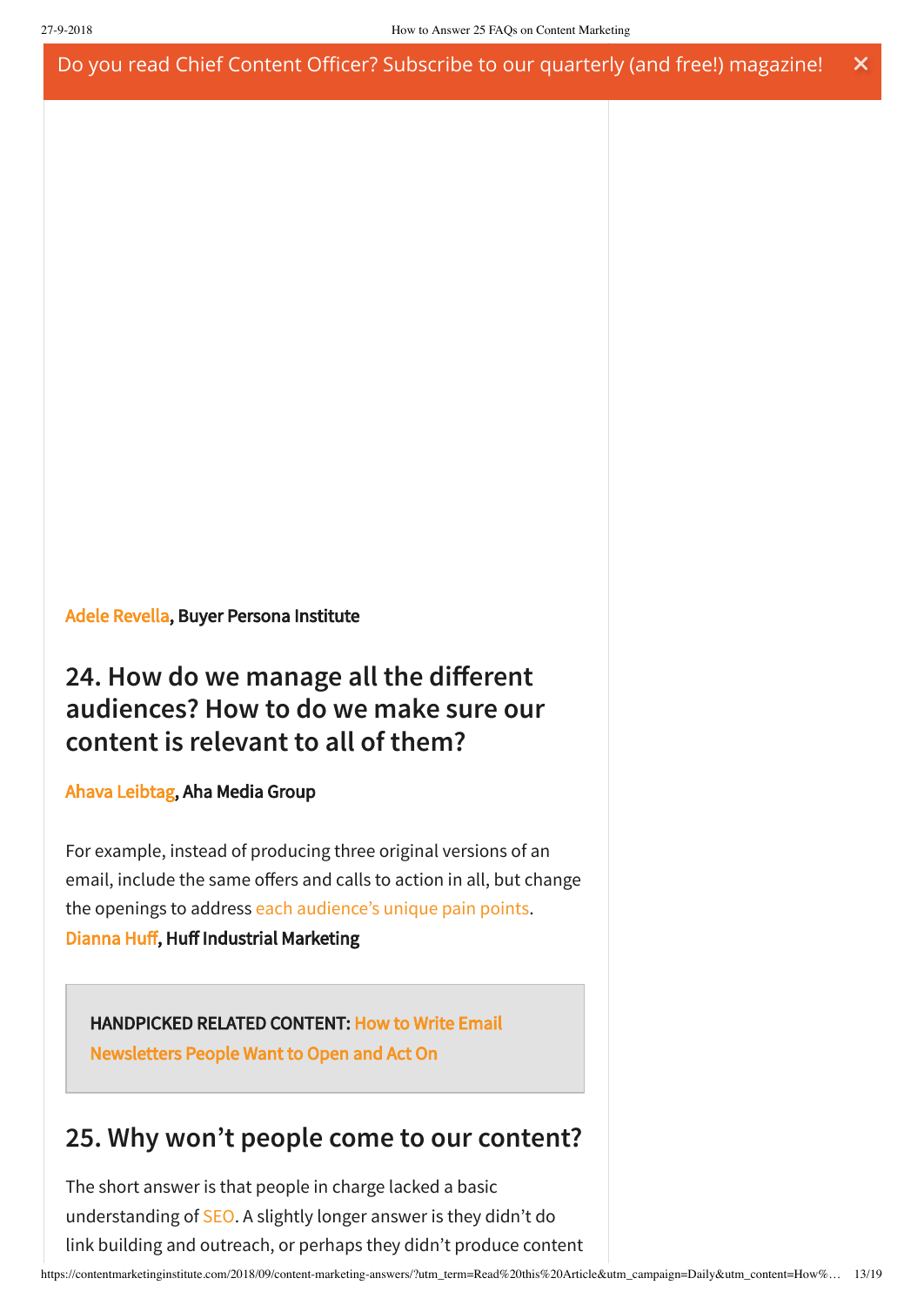Imagine a store would open in the middle of the desert. Would you go? Even if you knew it existed, you would probably not go – unless that store had unique value to offer you. If you want people to come to your content, you need to:

- **Figure 2** Create unique content that they can't get anywhere else. If you're just getting started, make sure you start with a WOW factor – for example, invite an influencer to write a guest post or interview a key figure in your industry. That will help you get initial traction.
- **Invite them to come** Make sure you target the right audience that needs/wants your content and let them know the content is there, be it through social media, newsletters, SEM, or any other relevant channel. Don't be spammy or salesy, just conversational and friendly.
- ▶ Be consistent with your content Make sure to always have fresh content delivered so that your readers have a reason to come back.
- **Encourage them to share your content** so that others can learn about it and to help your content earn organic reach.

### [Yael Kochman](https://twitter.com/Yaelkochman), Re: Tech

### **25 questions and counting**

And if 25 questions and answers aren't enough for you, George Stenitzer takes it one step further – well, 75 steps further, in this post he shared on the top 100 content [marketing](https://crystalclearcomms.com/top-100-questions/) questions and answers.

But no matter the question, getting the answer right often requires you to frame as you would for your content marketing. It's about delivering a relevant answer to the right person at the right time.

Do you have a question you're asked and want to know the answer to? Would you have a different answer for any of the questions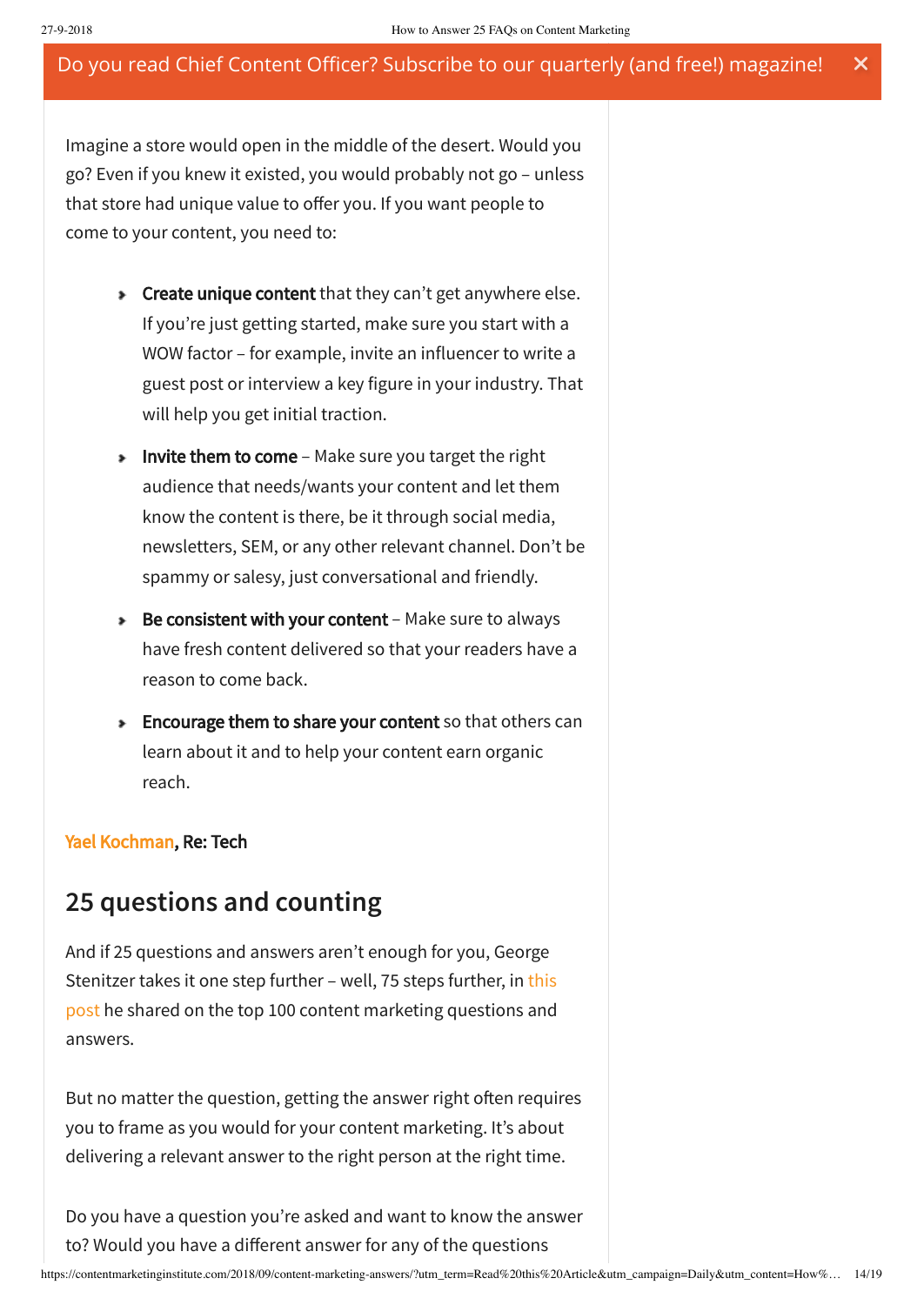Missed Content Marketing World? You still can learn from and be inspired by over 100 speakers. Get [video-on-demand](http://cmi.media/video18) access today. And save Sept. 3-6, 2019 for the next CMWorld.

Cover image by Joseph Kalinowski/Content Marketing Institute

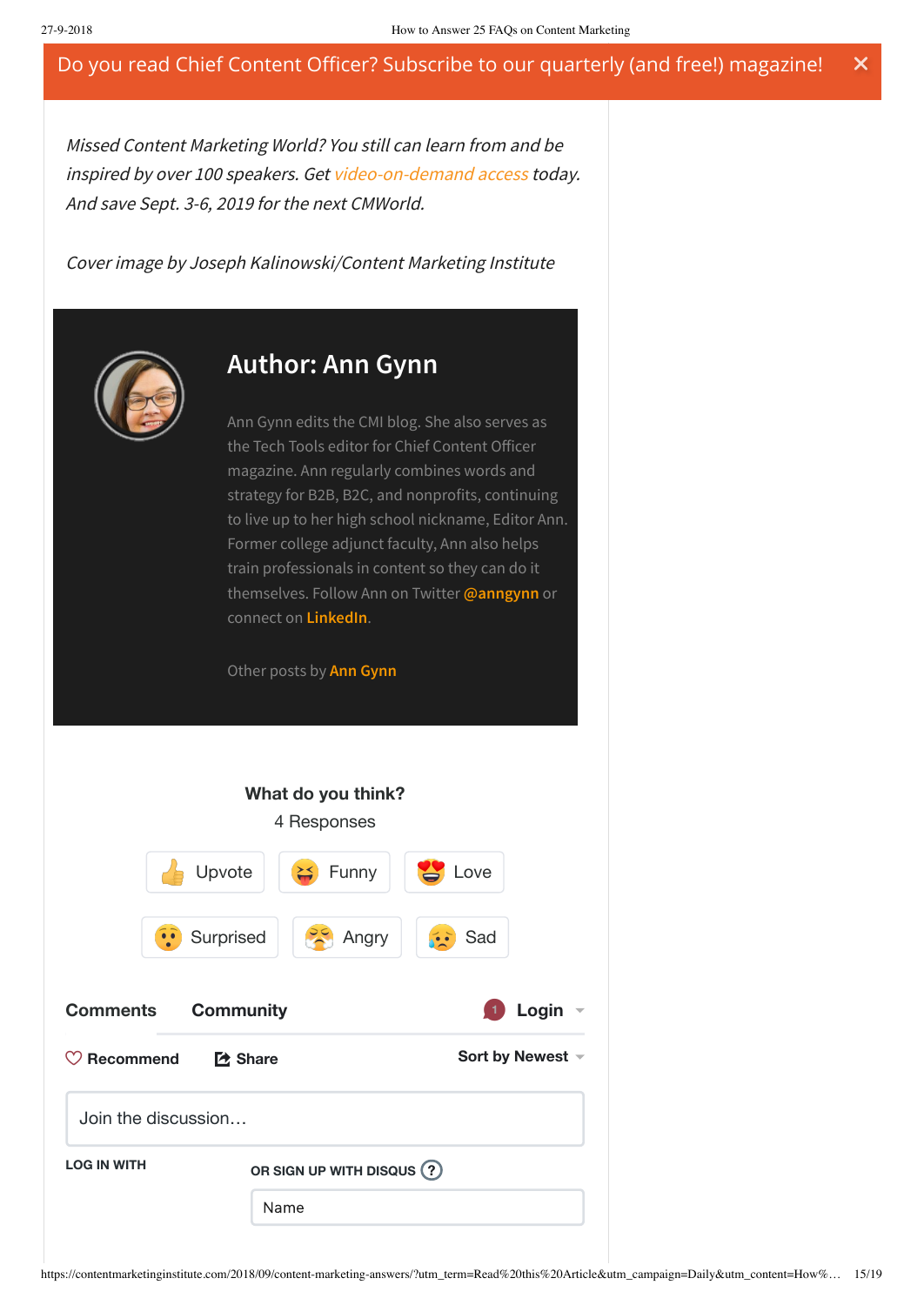Marketing Institute, and I've been on the e-mail list for at least 1 year (or maybe almost 2...I forget...)

 $\sim$   $\vert \vee \cdot \text{Reply} \cdot \text{Share} \rangle$ Anways, thanks for sharing awesome content that helps remind me that we create content for the user first, and that's how we can reap many more benefits in the end.



#### **Megan [Reister](https://disqus.com/by/meganreister/)** • 16 [hours](https://contentmarketinginstitute.com/2018/09/content-marketing-answers/?utm_term=Read%20this%20Article&utm_campaign=Daily&utm_content=How%20Content%20Marketing%20Can%20Save%20Your%20Digital%20Marketing%20Strategy&utm_source=Act-On+Software&utm_medium=email#comment-4115154060) ago

In the answer to question 8, your link to the original article on ROI is broken.

 $\sim$   $\vert \vee \cdot \text{Reply} \cdot \text{Share} \rangle$ 



**Mind [Mingles](https://disqus.com/by/mind_mingles/)** • 18 [hours](https://contentmarketinginstitute.com/2018/09/content-marketing-answers/?utm_term=Read%20this%20Article&utm_campaign=Daily&utm_content=How%20Content%20Marketing%20Can%20Save%20Your%20Digital%20Marketing%20Strategy&utm_source=Act-On+Software&utm_medium=email#comment-4114973561) ago

 $1 \wedge \cdots$  Reply • Share › I have spent the last 1 hour reading this and taking notes for my own blog, Very helpful! Thank you.

#### **ALSO ON CONTENT MARKETING INSTITUTE**

### **How to Measure Your Content [Marketing](https://disq.us/?url=https%3A%2F%2Fcontentmarketinginstitute.com%2F%3Fp%3D81276&key=3a1NUHDson6SfVgiaMfc1w)**

1 comment • a month ago

Avatar for sharing nice info **[Saddam Digital](https://disq.us/?url=https%3A%2F%2Fcontentmarketinginstitute.com%2F%3Fp%3D81276&key=3a1NUHDson6SfVgiaMfc1w) iMC** — thnx,

### **30 Experts Identify Biggest [Mistakes](https://disq.us/?url=https%3A%2F%2Fcontentmarketinginstitute.com%2F%3Fp%3D81162&key=lX3r4jsfF54LQW0qqKbJDA) in Content**

5 comments • a month ago

Avatannviting me to contribute. **[Joakim Ditlev](https://disq.us/?url=https%3A%2F%2Fcontentmarketinginstitute.com%2F%3Fp%3D81162&key=lX3r4jsfF54LQW0qqKbJDA)** — Thanks for

### **How to Turn [Conference](https://disq.us/?url=https%3A%2F%2Fcontentmarketinginstitute.com%2F2018%2F09%2Fconference-action-plan%2F&key=yhxPb1o3jZ_3XQz7MnDqJw) Content Overload Into an**

5 comments • 17 days ago

 $\begin{array}{c} \begin{array}{c} \hline \end{array} \end{array}$ **Ann Gynn** — Glad you Avatar enjoyed it. The [key is taking](https://disq.us/?url=https%3A%2F%2Fcontentmarketinginstitute.com%2F2018%2F09%2Fconference-action-plan%2F&key=yhxPb1o3jZ_3XQz7MnDqJw) the time to do it! Appreciate

### **How LinkedIn Spun to the Top of Search for LinkedIn**

2 comments • a month ago

Avatar[smorgasbord](https://disq.us/?url=https%3A%2F%2Fcontentmarketinginstitute.com%2F%3Fp%3D81247&key=YKUWhT21uIa5EvOfdmHMjw) of tasty **colin morris** — Wow...a

#### ← **[RESEARCH](https://contentmarketinginstitute.com/2018/09/research-images-social/) TELLS YOU HOW TO PICK BETTER IMAGES FOR SOCIAL MEDIA**

# Join Over 200,000

## of your Peers!

Get daily articles and news delivered to your email inbox and get CMI's exclusive e-book Get Inspired: <sup>75</sup> (More) Content Marketing Examples FREE!

fleurwillemijn@xs4all.nl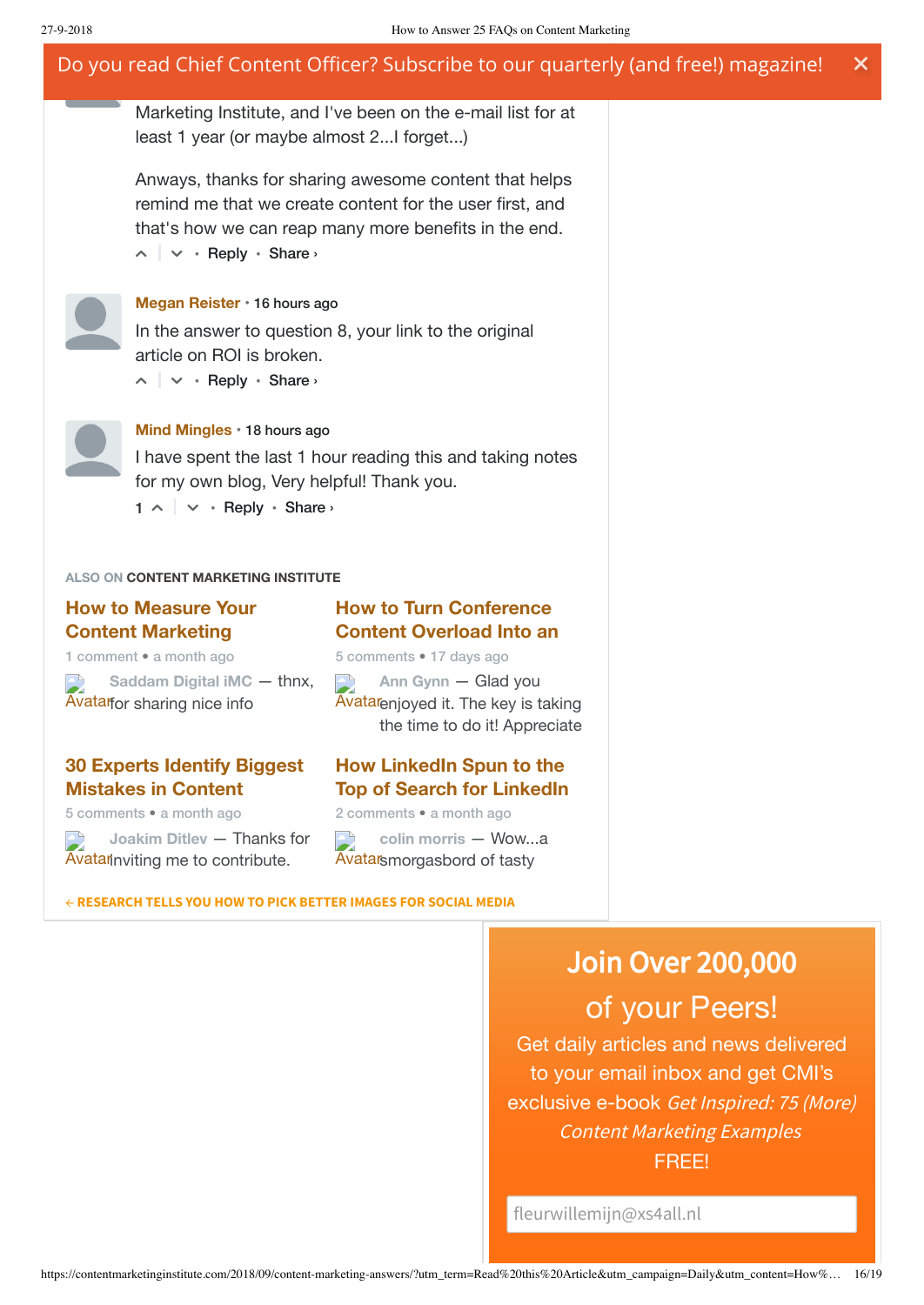#### п

Yes, I'd like Daily notifications of the latest content marketing news and insights

### Send Me Updates

(You can unsubscribe from this list at anytime.)



## **CONNECT WITH US**

| ふ           | 217,828 SUBSCRIBERS     | <b>SUBSCRIBE</b> |
|-------------|-------------------------|------------------|
| f           | 131,229 FANS            | LIKE             |
|             | 263,499 FOLLOWERS       | <b>FOLLOW</b>    |
| in          | <b>41,523 FOLLOWERS</b> | <b>FOLLOW</b>    |
|             | 12,898 IN CIRCLES       | <b>CIRCLE</b>    |
| You<br>Tube | 17,618 SUBSCRIBERS      | <b>SUBSCRIBE</b> |
|             | 7,559 FOLLOWERS         | <b>FOLLOW</b>    |
|             | <b>HOW-TO GUIDES</b>    |                  |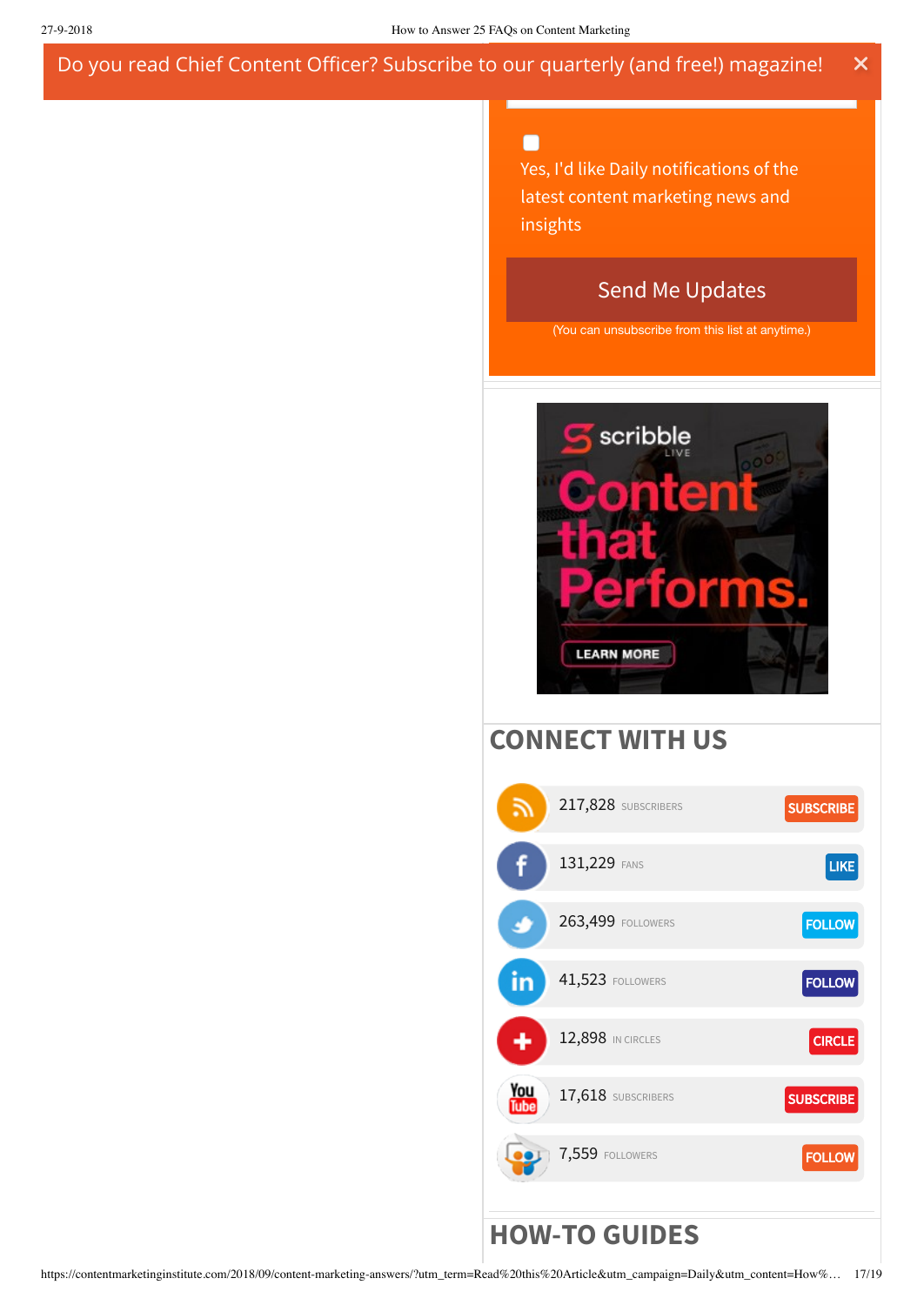#### **GETTING STARTED** Do you read Chief Content Officer? Subscribe t[o our quarterly \(and free!\) magazin](http://contentmarketinginstitute.com/getting-started/)e!  $\overline{\mathsf{x}}$